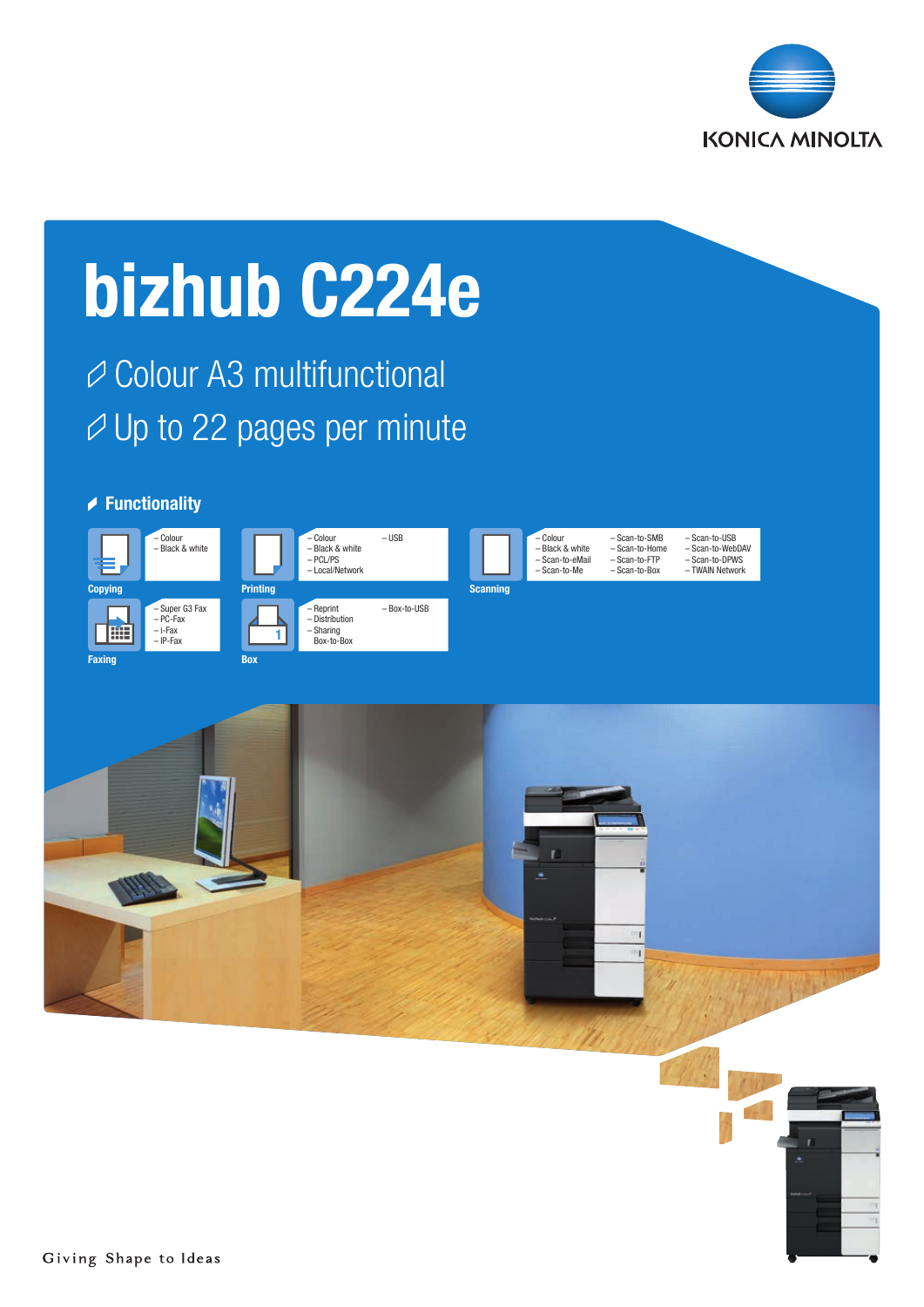## **▲ Technology**



## **▲ Option diagram**







2-point stapling

h

凬



Four-hole punching



mixmedia

Щ Ţ. **Sheet** 



insertion, report

Letter fold

Booklet Offset

L.

sorting

Banner printing

 $\overline{2}$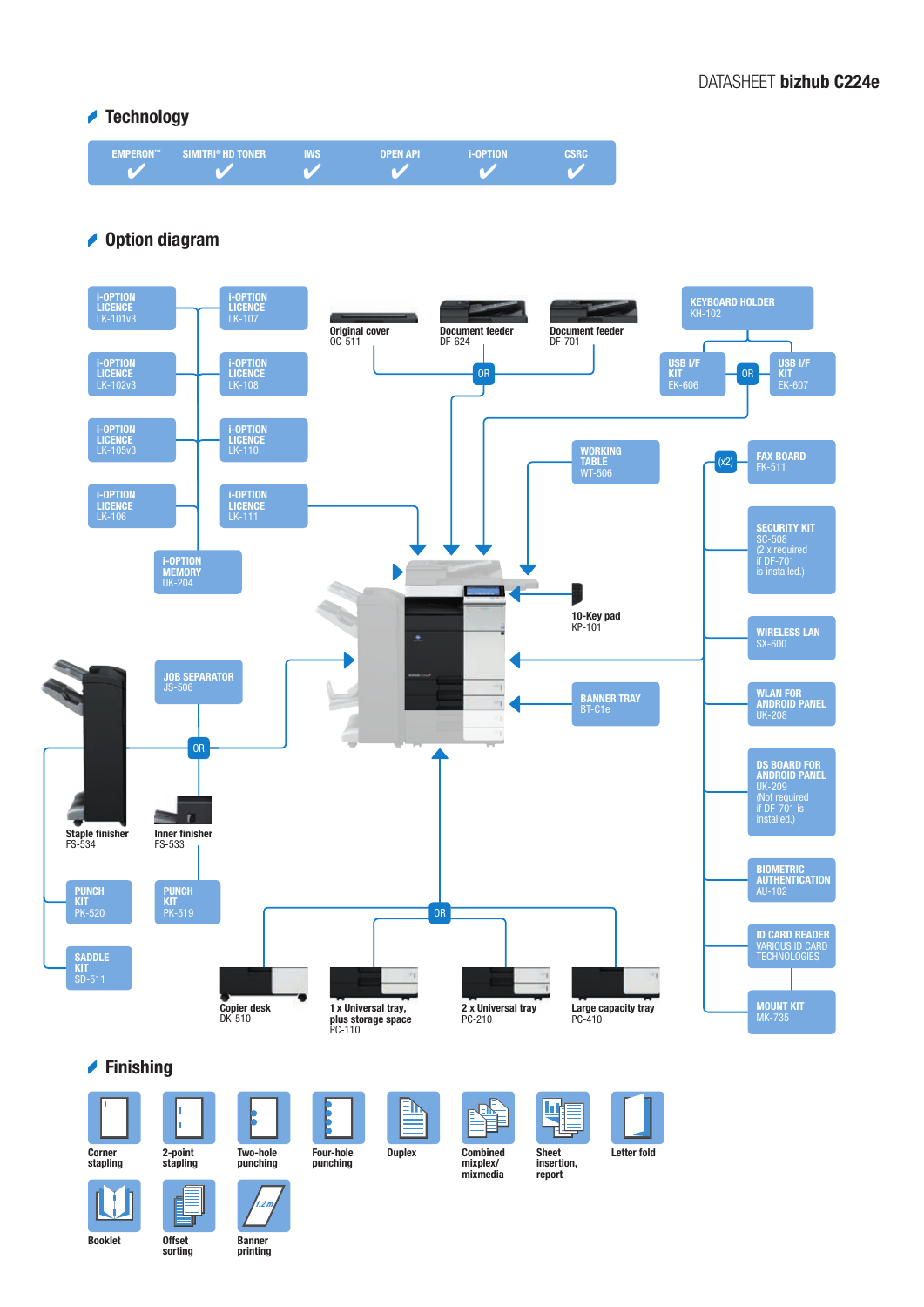# **Descriptions**

| hizhuh C224e                  | Communication centre with 22 ppm b/w and colour.<br>Standard Emperon™ print controller with PCL 6c,<br>PostScript 3, PDF 1.7 and XPS support. Paper capacity<br>of $500 + 500$ sheets and 150-sheet manual bypass.<br>Media from A6 to SRA3, 1.2 m banner and 52 - 300 gsm.<br>2 GB memory, 250 GB hard disc and Gigabit Ethernet<br>standard. |
|-------------------------------|------------------------------------------------------------------------------------------------------------------------------------------------------------------------------------------------------------------------------------------------------------------------------------------------------------------------------------------------|
| <b>DF-624 Document feeder</b> | Reversing automatic document feeder,                                                                                                                                                                                                                                                                                                           |
|                               | capacity 100 originals                                                                                                                                                                                                                                                                                                                         |
| <b>DF-701 Document feeder</b> | Dualscan automatic document feeder.                                                                                                                                                                                                                                                                                                            |
|                               | capacity 100 originals                                                                                                                                                                                                                                                                                                                         |
| <b>0C-511 Original cover</b>  | Cover instead of ADF                                                                                                                                                                                                                                                                                                                           |
| PC-110 1 x Universal tray     | A5-A3, 500 sheets, 52-256 qsm                                                                                                                                                                                                                                                                                                                  |
| PC-210 2 x Universal tray     | A5-A3, 2 x 500 sheets, 52-256 gsm                                                                                                                                                                                                                                                                                                              |
| PC-410 Large capacity tray    | A4, 2,500 sheets, 52-256 gsm                                                                                                                                                                                                                                                                                                                   |
| DK-510 Copier desk            | Provides storage space for print media and                                                                                                                                                                                                                                                                                                     |
|                               | other materials                                                                                                                                                                                                                                                                                                                                |
| FS-533 Inner finisher         | 50-sheet stapling, 500 sheets max. output                                                                                                                                                                                                                                                                                                      |
| PK-519 Punch kit for FS-533   | 2/4 hole punching, autoswitching                                                                                                                                                                                                                                                                                                               |
| FS-534 Staple finisher        | 50-sheet stapling, 3,300 sheets max. output                                                                                                                                                                                                                                                                                                    |
| PK-520 Punch kit for FS-534   | 2/4 hole punching, autoswitching                                                                                                                                                                                                                                                                                                               |
| SD-511 Saddle kit for FS-534  | Booklet finishing, half-fold, letter-fold                                                                                                                                                                                                                                                                                                      |
| JS-506 Job separator          | Separation for fax output etc.                                                                                                                                                                                                                                                                                                                 |
| KP-101 10-Key pad             | For use instead of touchscreen                                                                                                                                                                                                                                                                                                                 |
| WT-506 Working table          | Authentication device placement                                                                                                                                                                                                                                                                                                                |

| FK-511 Fax board               | Super G3 fax, digital fax functionality                      |
|--------------------------------|--------------------------------------------------------------|
| KH-102 Keyboard holder         | To place USB keyboard                                        |
| <b>EK-606 USB I/F kit</b>      | USB keyboard connection                                      |
| EK-607 USB I/F kit             | USB keyboard connection, Bluetooth                           |
| <b>ID card reader</b>          | Various ID card technologies                                 |
| MK-735 Mount kit               | Installation kit for ID card reader                          |
| All-102 Biometric              | Finger vein scanner                                          |
| authentication                 |                                                              |
| <b>SC-508 Security kit</b>     | Copy Guard function (2 kits required if DF-701 is installed) |
| <b>BT-C1e Banner tray</b>      | Multipage banner feeding                                     |
| LK-101v3 i-Option licence      | Web browser                                                  |
| LK-102v3 i-Option licence      | PDF/A, PDF encryption, digital signature                     |
| LK-105v3 i-Option licence      | Searchable PDF and PPTX                                      |
| LK-106 i-Option licence        | Printing of barcode fonts                                    |
| <b>LK-107 i-Option licence</b> | Printing of Unicode fonts                                    |
| <b>LK-108 i-Option licence</b> | Printing of OCR (A and B) fonts                              |
| LK-110 i-Option licence        | Generates various file fomats incl. DOCX and XLSX            |
| LK-111 i-Option licence        | Native ThinPrint client                                      |
| UK-204 i-Option Memory         | Memory extension for i-Options                               |
| UK-208 WLAN for                | Required for alternative panel on Android platform           |
| Android panel                  |                                                              |
| UK-209 DS board for            | Required for alternative panel on Android platform           |
| Android panel                  | (not required if DF-701 is installed)                        |
| <b>SX-600 Wireless LAN</b>     | Wireless I AN to network connector                           |

# Technical specifications

## COPIER SPECIFICATIONS

| <b>Copying process</b>     | Electrostatic laser copy, tandem, indirect               |
|----------------------------|----------------------------------------------------------|
| Toner system               | Simitri <sup>®</sup> HD polymerised toner                |
| Copy/print speed A4        | Up to 22 ppm                                             |
| (mono/colour)              |                                                          |
| Copy/print speed A3        | Up to 14 ppm                                             |
| (mono/colour)              |                                                          |
| <b>Autoduplex speed A4</b> | Up to 22 ppm                                             |
| (mono/colour)              |                                                          |
| 1st copy out time          | $6.9$ sec.                                               |
| (mono/colour)              | 8.3 sec.                                                 |
| Warm-up time               | Approx. 20 sec. <sup>1</sup>                             |
| <b>Copy resolution</b>     | 600 x 600 dpi                                            |
| Gradation                  | 256 gradations                                           |
| <b>Multicopy</b>           | $1 - 9,999$                                              |
| <b>Original format</b>     | $A5 - A3$                                                |
| <b>Magnification</b>       | 25-400% in 0.1% steps; auto-zooming                      |
| <b>Copy functions</b>      | Chapter; cover and page insertion; proof copy (print and |
|                            | screen); adjustment test print; digital art functions;   |
|                            | job setting memory; poster mode; image repeat; overlay   |
|                            | (optional); stamping; copy protection                    |

## PRINTER SPECIFICATIONS

| <b>Print resolution</b>  | 1,800 x 600 dpi; 1,200 x 1,200 dpi                           |
|--------------------------|--------------------------------------------------------------|
| <b>Controller CPU</b>    | 800 MHz                                                      |
| Page description         | PCL6 (XL 3.0); PCL 5c; PostScript 3 (CPSI 3016); XPS         |
| language                 |                                                              |
| <b>Operating systems</b> | Windows XP (32/64)                                           |
|                          | Windows VISTA (32/64)                                        |
|                          | Windows 7 (32/64)                                            |
|                          | Windows 8 (32/64)                                            |
|                          | Windows Server 2003 (32/64)                                  |
|                          | Windows Server 2008 (32/64)                                  |
|                          | Windows Server 2008 R2 (64)                                  |
|                          | Windows Server 2012 (64)                                     |
|                          | Macintosh OS X 10 x                                          |
|                          | Unix, Linux, Citrix                                          |
| <b>Printer fonts</b>     | 80 PCL Latin; 137 PostScript 3 Emulation Latin               |
| <b>Print functions</b>   | Direct print of PCL, PS, TIFF, XPS, PDF, encrypted PDF files |
|                          | and OOXML (DOCX, XLSX, PPTX); mixmedia and mixplex;          |
|                          | "Easy Set" job programming; overlay; watermark;              |
|                          | copy protection; carbon copy print                           |
|                          |                                                              |

#### SCANNER SPECIFICATIONS

| <b>Scan speed</b><br>(mono/colour) | Up to 160 ipm (with optional DF-701)                        |
|------------------------------------|-------------------------------------------------------------|
| <b>Scan resolution</b>             | Max.: 600 x 600 dpi                                         |
| Scan modes                         | Scan-to-eMail (Scan-to-Me)                                  |
|                                    | Scan-to-SMB (Scan-to-Home)                                  |
|                                    | Scan-to-FTP                                                 |
|                                    | Scan-to-Box                                                 |
|                                    | Scan-to-USB                                                 |
|                                    | Scan-to-WebDAV                                              |
|                                    | Scan-to-DPWS                                                |
|                                    | Network TWAIN scan                                          |
| <b>File formats</b>                | JPEG; TIFF; PDF; PDF/A 1a and 1b (optional); compact PDF;   |
|                                    | encrypted PDF; searchable PDF (optional); XPS; compact XPS; |
|                                    | PPTX; searchable PPTX (optional); searchable DOCX/XLSX      |
|                                    | (optional)                                                  |
| <b>Scan destinations</b>           | $2,100$ (single $+$ group); LDAP support                    |
| <b>Scan functions</b>              | Annotation (text/time/date) for PDF; up to 400 job          |
|                                    | programs; real-time scan preview                            |

<sup>1</sup> Warm up time may vary depending on the operating environment and usage